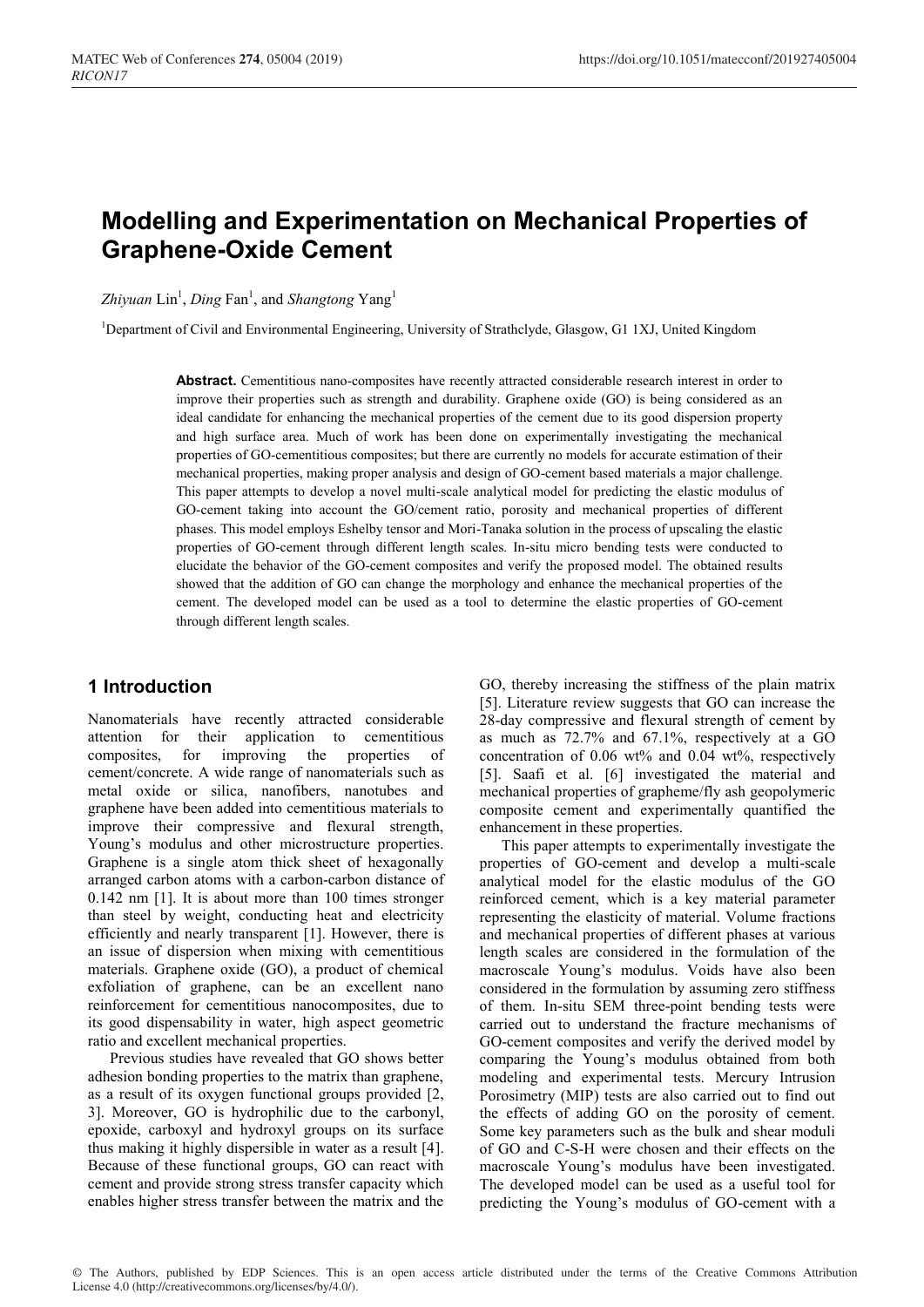variety of composition and fractions. Accurate prediction of the mechanical properties of GO-cement will help accelerate the application of GO into civil engineering industries.

## **2 Experiment Setup**

In-situ SEM three-point bending test was performed by Tungsten Filament Scanning Electron Microscope incorporated with three-point bending testing facility. Load-deflection curves were determined from the test which was used to determine the Young's modulus of the GO cement samples, as well as morphology of GO cement at different scales. GO was obtained from market and the original concentration of GO was 4 mg/ml. The chemical composition of GO was Carbon 49-56%, Hydrogen 0-1%, Nitrogen 0-1%, Sulfur 0-2% and Oxygen 41-50%. The GO cement composite was prepared by mixing cement, water and GO. The dosage of GO was 0.00%, 0.02% and 0.035% by weight. Water/cement ratio used was 0.4. For dispersion of GO in water, bath sonicator was used for 30 minutes for each GO/water solution with different dosages of GO. The cement was then added and the mixture was stirred. The fresh GO cement composite was poured into a 6 mm  $\times$ 10 mm  $\times$  40 mm moulds for casting and curing. In the first 24 hours the specimens were kept in environmental chamber with constant temperature of 20℃; after that, the specimen were removed from the moulds and cured in water at 20℃ for 28 days. Some GO cement samples were coated with gold for better conductivity in light of the SEM test. The testing arrangement and the geometric parameters are illustrated in Figure 1. Displacement is applied in the middle of the beam and loading speed is 0.05mm/min.



**Fig. 1.** The Schematic of three-point bending test.

In the three-point bending test, the whole loading process up to failure of the specimens can be divided into three parts: linear elastic, nonlinear plastic and fracture failure. To calculate the Young's modulus of each specimen, only the elastic deformation phase was chosen, which is associated to the initial loading period. The Young's modulus E can be determined as follows:

$$
E = \frac{P_a D^3}{4t(b - a_0)^3 d}
$$
 (1)

where  $P_a$  is the load,  $D$  is the distance between the two supports, *t* is the width of the specimen, *b* is the depth of specimen,  $a_0$  is the notch and  $d$  is the deflection of specimen. The values for these parameters  $\alpha_0 = L = 40$ *mm*,  $b = 10$ *mm*,  $t = 6$ *mm*,  $a_0 = 1$ *mm* and  $D = 36$ *mm*.

## **3 Modelling**

In this paper, GO-cement composites are studied at 3 different length scales, as shown in Figure 2. At microscale, there are mainly GO and C-S-H while at mesoscale, calcium hydroxide (CH), voids and some unhydrated cement [7,8]. To determine the scales in multi-scale modelling, the structural dimensions need to be significantly larger than the dimensions of the material in homogeneities. Accordingly, Representative Volume Element (RVE) is introduced to represent the basic unit of homogeneity. Eshelby tensor and Mori-Tanaka solution are employed in the process of upscaling the elastic properties of GO-cement through different length scales.



**Fig. 2.** The scale range of GO cement (a) Microscale (b) Mesoscale (c) Macroscale.

There is an argument that the GO is a disk-like material while Mori-Tanaka may not be directly applicable. However, in practice, a few layers of GO always stack together or fold, forming a roughly spherical shape, as shown in Figure 3. It is almost impossible to have a single layer of disk-like GO sheet in cement and the application of Mori-Tanaka scheme can therefore be justified.



**Fig. 3.** The proposed RVE and matrix-inclusion geometry for GO cement.

RVE is utilized which is essential to find the homogenized constitutive response at each smaller scales. In this paper, an RVE with a size of  $50 \times 50 \mu m$  is chosen for the two-phase matrix-inclusion geometries at the microscale level. At this level, the REV is displayed in Figure 3. The effective Young's modulus after homogenization  $E<sub>h</sub>$  can be derived as follows,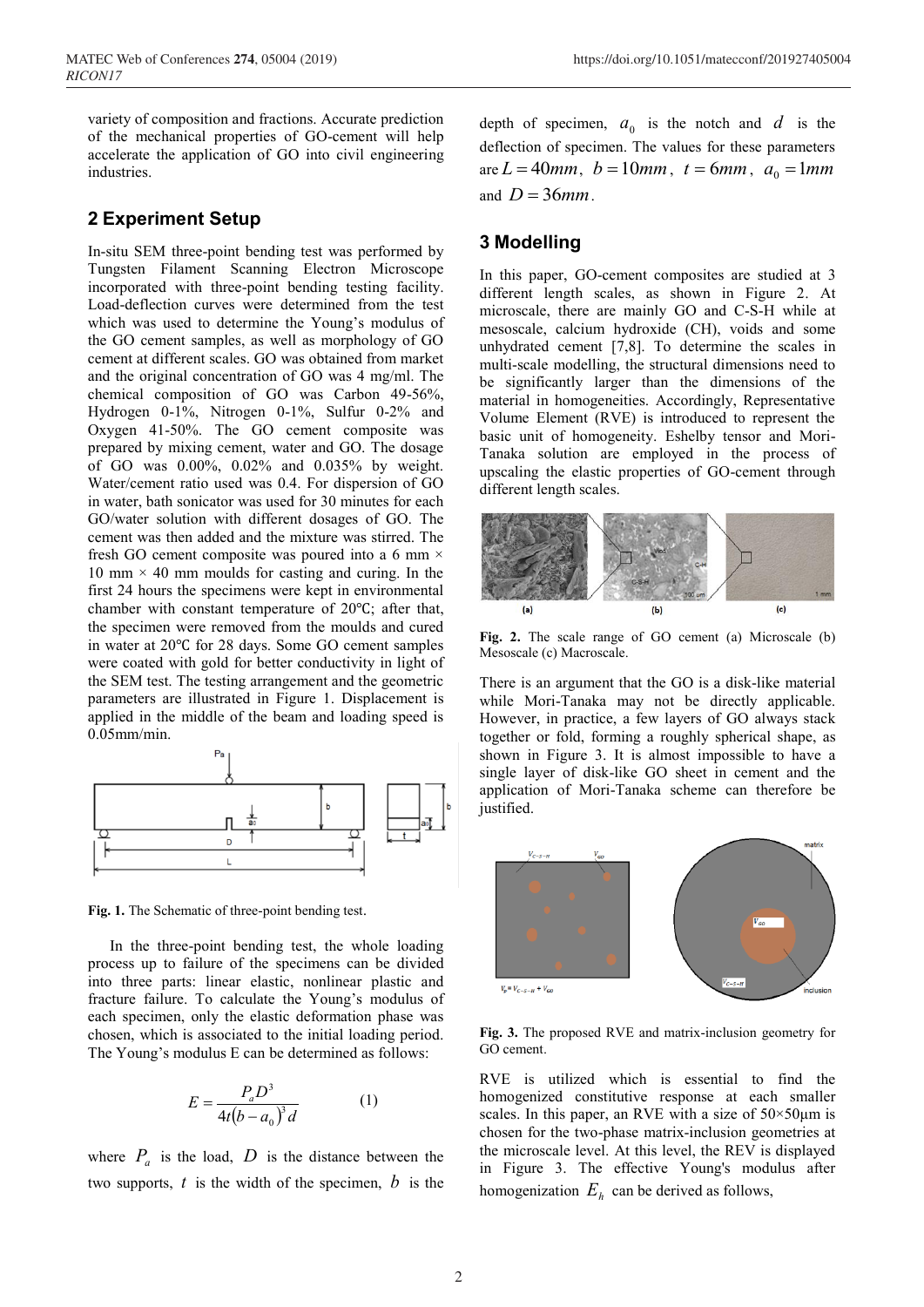

#### **4 Results**

The microstructures of the specimens for different GO dosages are presented in Figure 4. Figure 4(a) shows the crack tip of the notch for zero GO inclusion in cement. Figure 4(b) illustrates the morphology for 0.02% GO inclusion in which, the GO sheets hold and bind cement together. In Figure 4(c), it shows a piece of grouped GO on the surface with ettringite binding the edge. However, in Figure  $4(b)$  and Figure  $4(c)$ , there is no similar flower or crystal formation as found in some other studies. The reason why cement shows the rock-like surface on GO is probably because of the absence of Polycarboxylic superplasticizer. Polycarboxylic superplasticizer ensures the GO spreads across uniformly in the water so that GO can be mixed with cement randomly and forms different crystalline shapes. However, there is lack of evidence as if Polycarboxylic superplasticizer has effect on formation and properties of GO cement composite.

The cracked surfaces for the samples with different percentages of GO have also been shown in Figure 5. It is interesting to find that the fracture surface for zero GO cement is relatively smoother with little ettringite presenting in the crack. The fracture surface for 0.035% GO cement shows rough surface around the GO, whose length is ranging from  $3 \mu$ m to  $30 \mu$ m. The rough surface might probably be caused by the existence of GO. The GO can be clearly seen in C-S-H tends to react with the functional groups of GO and the chemically-bound interface produced offers stronger binding mechanism in terms of the covalent bond between oxygen in GO and calcium in cement [21]. Such a chemically-bound cementitious nanocomoposite at the interfaces can enhance the mechanical performance of cement by transferring higher stress at the interfaces.

The averaged load-deflection curves from the threepoint bending test for GO inclusion of 0.00%, 0.02% and 0.035% respectively are shown in Figure 6. Clearly the GO inclusion of 0.035% samples show highest peak load and largest slope which represents the stiffness of the samples. The averaged response for each batch appears to have roughly the same displacement at which the peak load reached. All the samples have very brittle failure, i.e., sudden drop of the load after its peak value. This is because the test is not designed to capture the post-peak fracture behavior of the GO cement which requires closed-loop testing system with crack mouth opening displacement being the control signal for loading.







**Fig. 4.** SEM pictures of (a) 0.00% GO cement (b) 0.02% GO cement and (c) 0.035% GO cement.

To demonstrate the application of the derived analytical model, an example is undertaken by using the same inputs from the experiments. The values of basic variables of the materials are presented in Table 1. With the values of these basic variables, the homogenized Young's modulus of GO cement can be calculated based on the model derived. To verify the developed analytical model, the results are compared with those from the experiments. It can be seen in Table 2, the result from the model and the test are in good agreement. For 0.02%